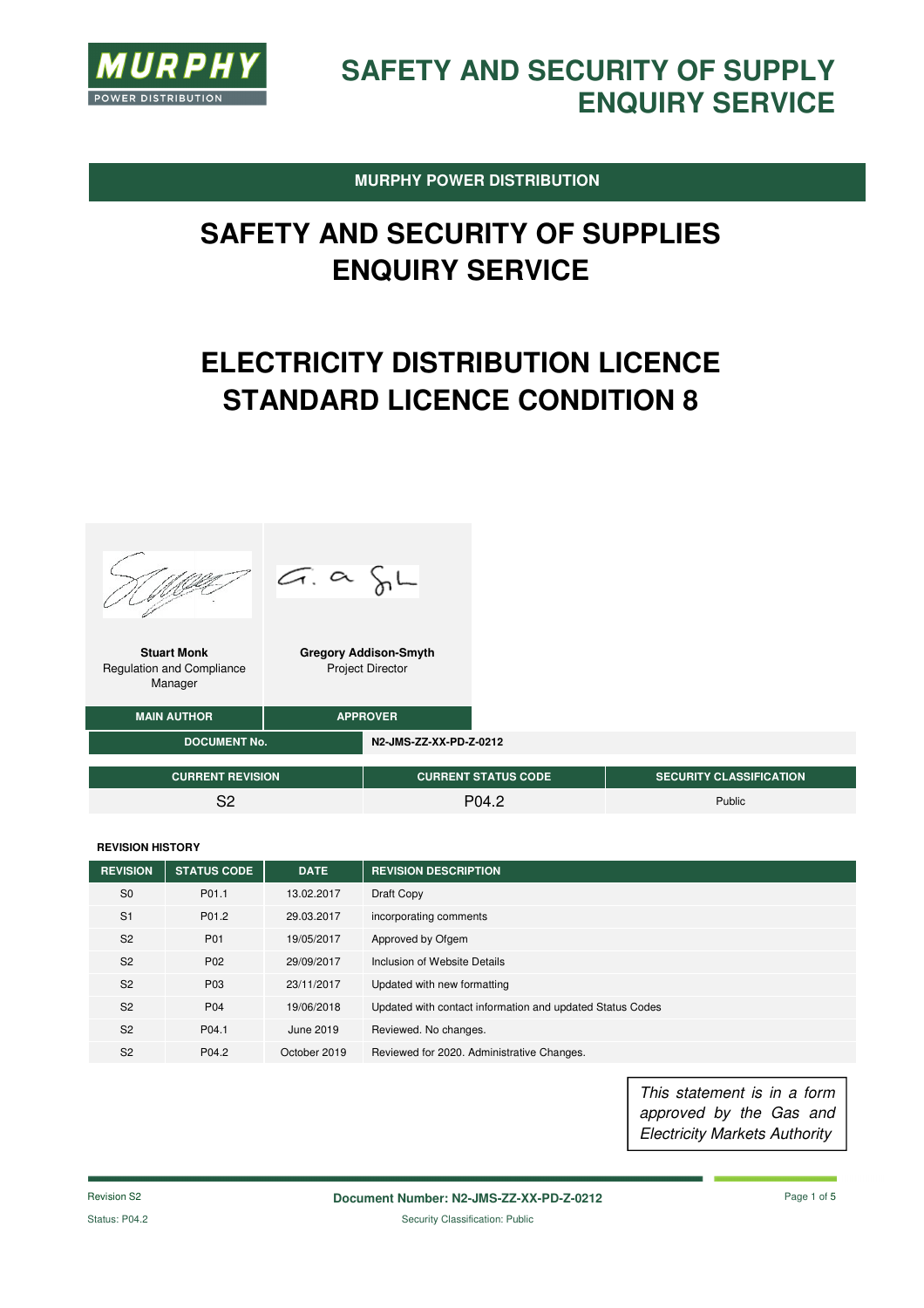

## **SAFETY AND SECURITY OF SUPPLY ENQUIRY SERVICE**

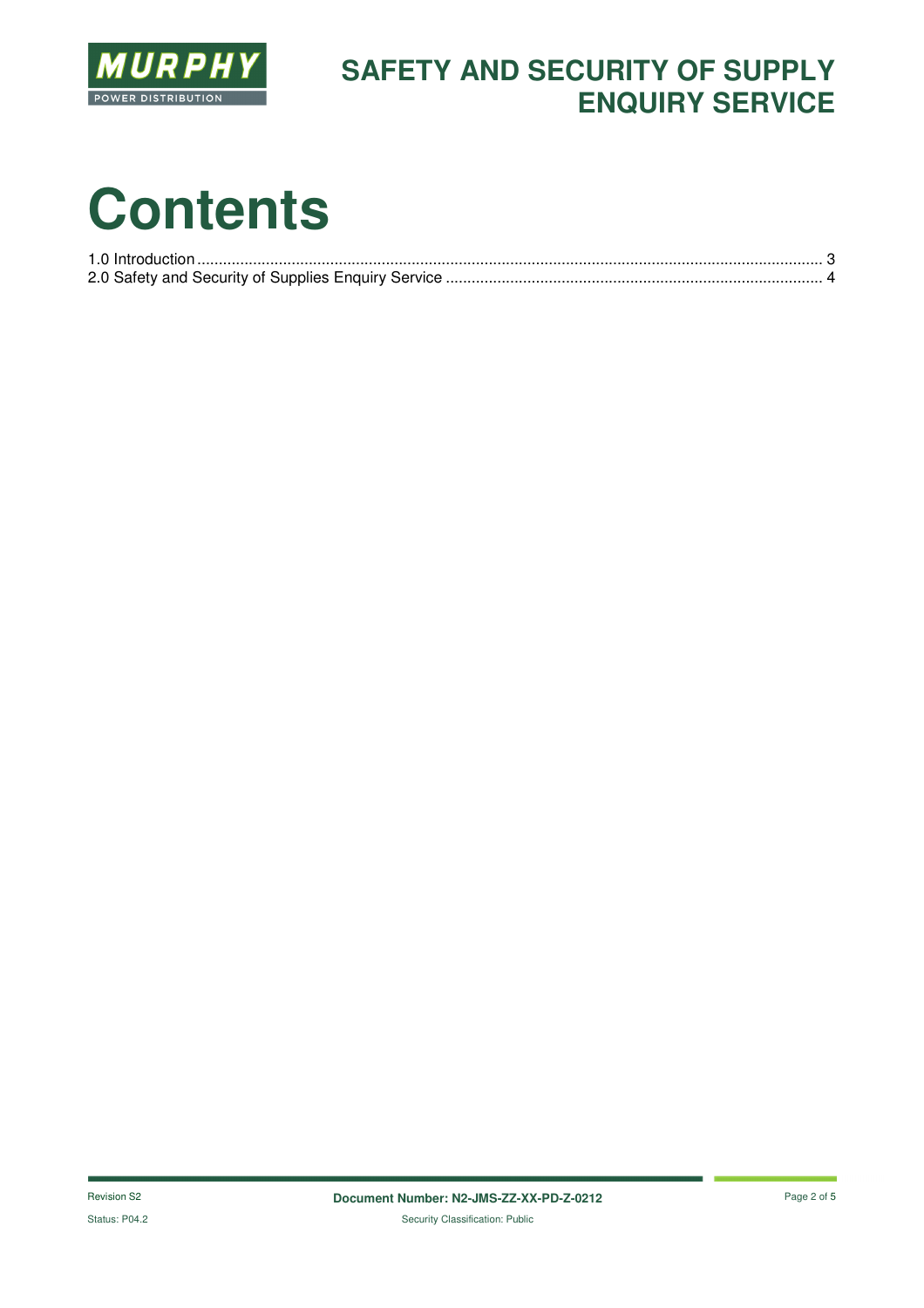

## **SAFETY AND SECURITY OF SUPPLY ENQUIRY SERVICE**

# **1.0 INTRODUCTION**

Murphy Power Distribution Limited (MPD), a UK Independent Distribution Network Operator (IDNO), owns and operates electricity networks throughout the UK that provide a supply of electricity to customers' homes and business premises.

Whilst MPD are responsible for the electricity network that delivers electricity to customers' homes and business premises, your Electricity Supplier sends you a bill for your electricity and is responsible for your electricity meter. Any enquiries relating to billing or the Supplier's Priority Services Register should be directed to your Supplier. Contact details of which can be found on a recent electricity bill.

## LICENCE OBLIGATIONS

This Statement has been produced in accordance with Standard Licence Condition 8 of MPD's Electricity Distribution Licence and has been approved by the Gas and Electricity Markets Authority (GEMA).

Condition 8 requires MPD to provide, operate and maintain an enquiry service to be known as the **Safety and Security of Supplies Enquiry Service** for the use of any person to send and receive information, guidance or advice on any matter or incident that relates to their electricity supply or any incident that requires our urgent attention

A copy of this statement -

- **EXECT** is available to view and download from on our website www.murphypowerdistribution.co.uk
- **u** will be made available in different formats for blind, partially sighted, deaf or hearing impaired customers e.g. in large print, Braille, audiotape, or a format that is suitable to the individual customer's needs on request. For customers whose first language is not English we will provide such assistance and advice to enable the person to understand the contents of the statement.
- will be provided free of charge to any person who requests a copy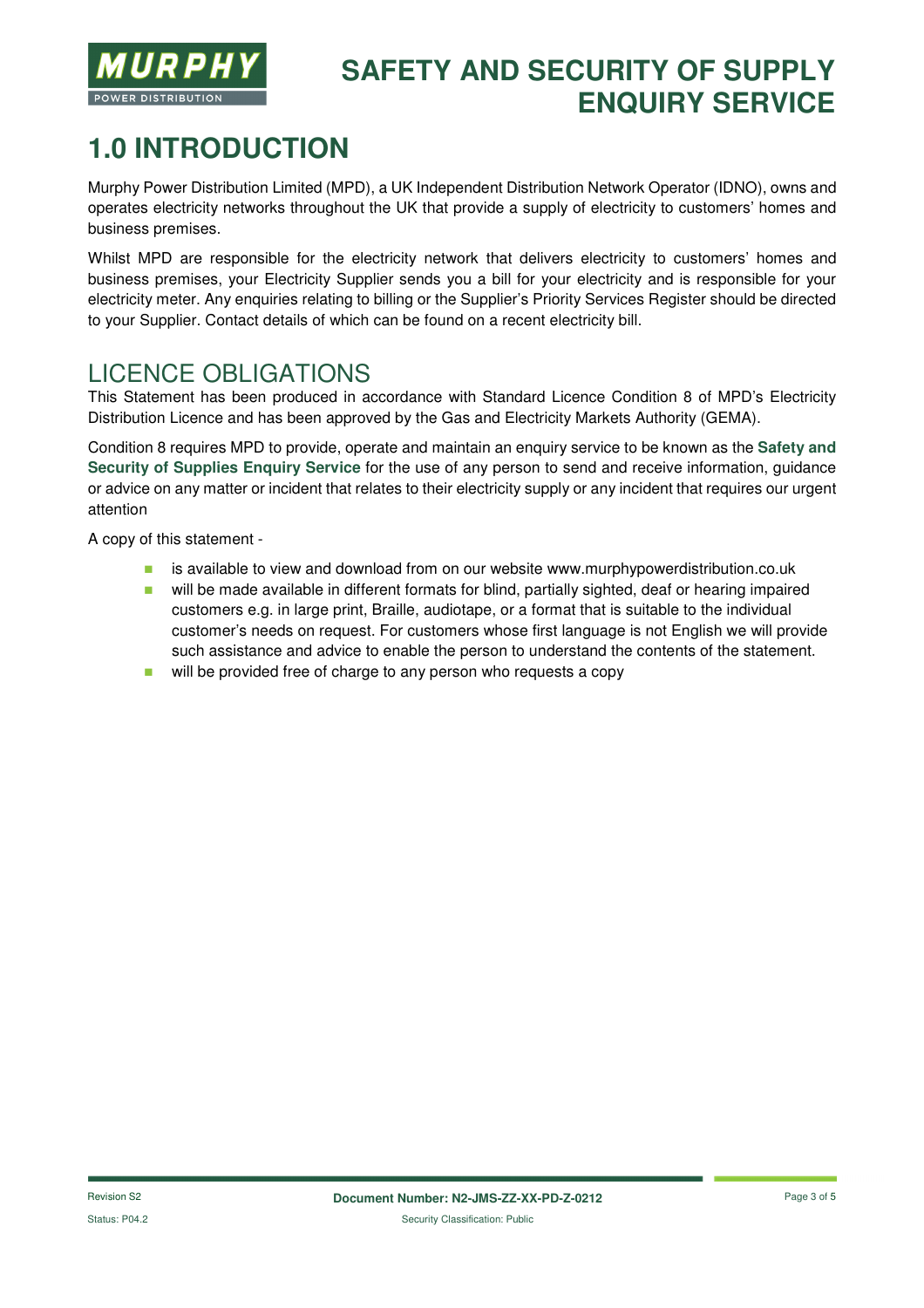

# **2.0 SAFETY AND SECURITY OF SUPPLIES ENQUIRY SERVICE**

### URGENT MATTERS

We aim to provide a safe and reliable electricity supply but unfortunately sometimes faults do occur on our electricity network which causes interruptions to our customers' electricity supply.

MPD provides an emergency enquiry service which is continuously staffed and can be contacted 24 hours a day, 365 days a year. **Reports made by post or in person should be restricted to events of a non-urgent nature**. The service is free at the point of use.

In these circumstances, to report the loss of your electricity supply to us or any concern about the safety of the meter, or of our electricity overhead lines or underground cables, at any time of the day or night 365 days of the year, please telephone us FREE OF CHARGE on:-

#### **EMERGENCY TELEPHONE NUMBER: 105**

MPD's enquiry staff are trained to provide non-technical advice for the avoidance of danger from the distribution system and from loss of supply. They have the necessary skills in communication and customer contact, but may be assisted by other non- technical staff during widespread emergencies.

If technical advice or assistance is required, the enquiry will be passed to an appropriate specialist.

In the case of widespread emergencies, such as those caused by severe weather, we may be reliant upon information provided by other electricity distribution businesses and automatic telephone answering facilities may be used to keep our customers up to date

### **Please do not assume that we know you have no power and contact us as soon as possible**

### NON-URGENT MATTERS

For non-urgent more general enquiries relating to MPD's electricity distribution system or equipment please contact us by any of the following means:

#### **By Post:**

Murphy Power Distribution Limited

Hawks Green Lane

**Cannock** 

**Staffordshire** 

**WS11 7LH** 

**Telephone:** 0800 011 4193

**Facsimile:** + 44 (0) 1543 572 877

**By Email** powerdistribution@murphygroup.co.uk for general enquiries

Our office hours are Monday to Friday 08:00 to 17:00